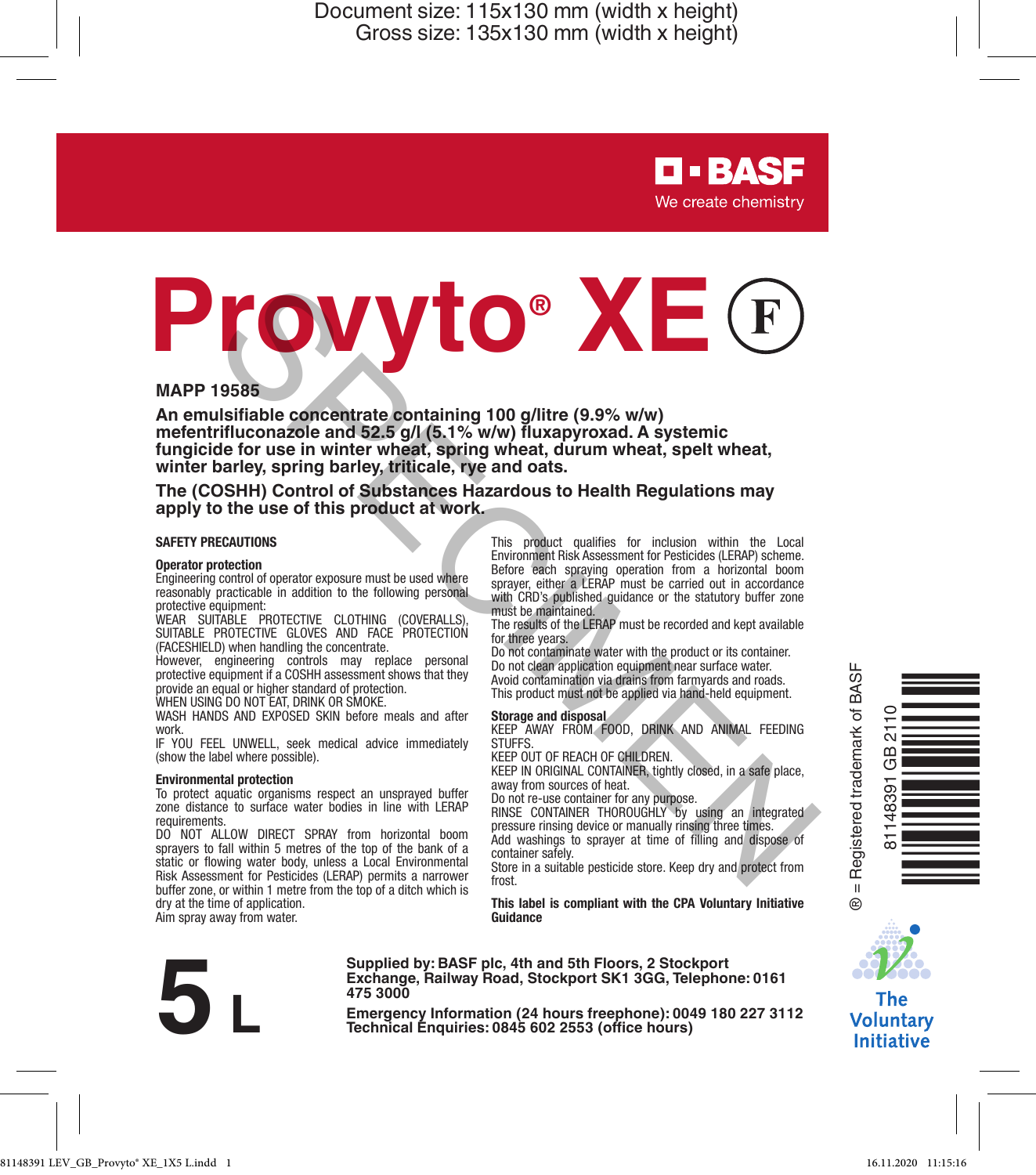

# **IMPORTANT INFORMATION**

**FOR USE ONLY AS A PROFESSIONAL FUNGICIDE, as directed below:**

| Crops                                                            | <b>Maximum</b><br>individual<br>dose<br>(I product/ha) | <b>Maximum</b><br>number of<br>treatments<br>(per crop) | application                      | Latest time of Aquatic buffer<br>zone distance<br>(metres) |
|------------------------------------------------------------------|--------------------------------------------------------|---------------------------------------------------------|----------------------------------|------------------------------------------------------------|
| Barley, durum<br>wheat, oats,<br>rve, spelt,<br>triticale, wheat | 1.5 litres<br>product/ha                               | 2 per crop                                              | Before GS 69<br>end of flowering |                                                            |

# **READ THE LABEL BEFORE USE. USING THIS PRODUCT IN A MANNER THAT IS INCONSISTENT WITH THE LABEL MAY BE AN OFFENCE. FOLLOW THE CODE OF PRACTICE FOR USING PLANT PROTECTION PRODUCTS.**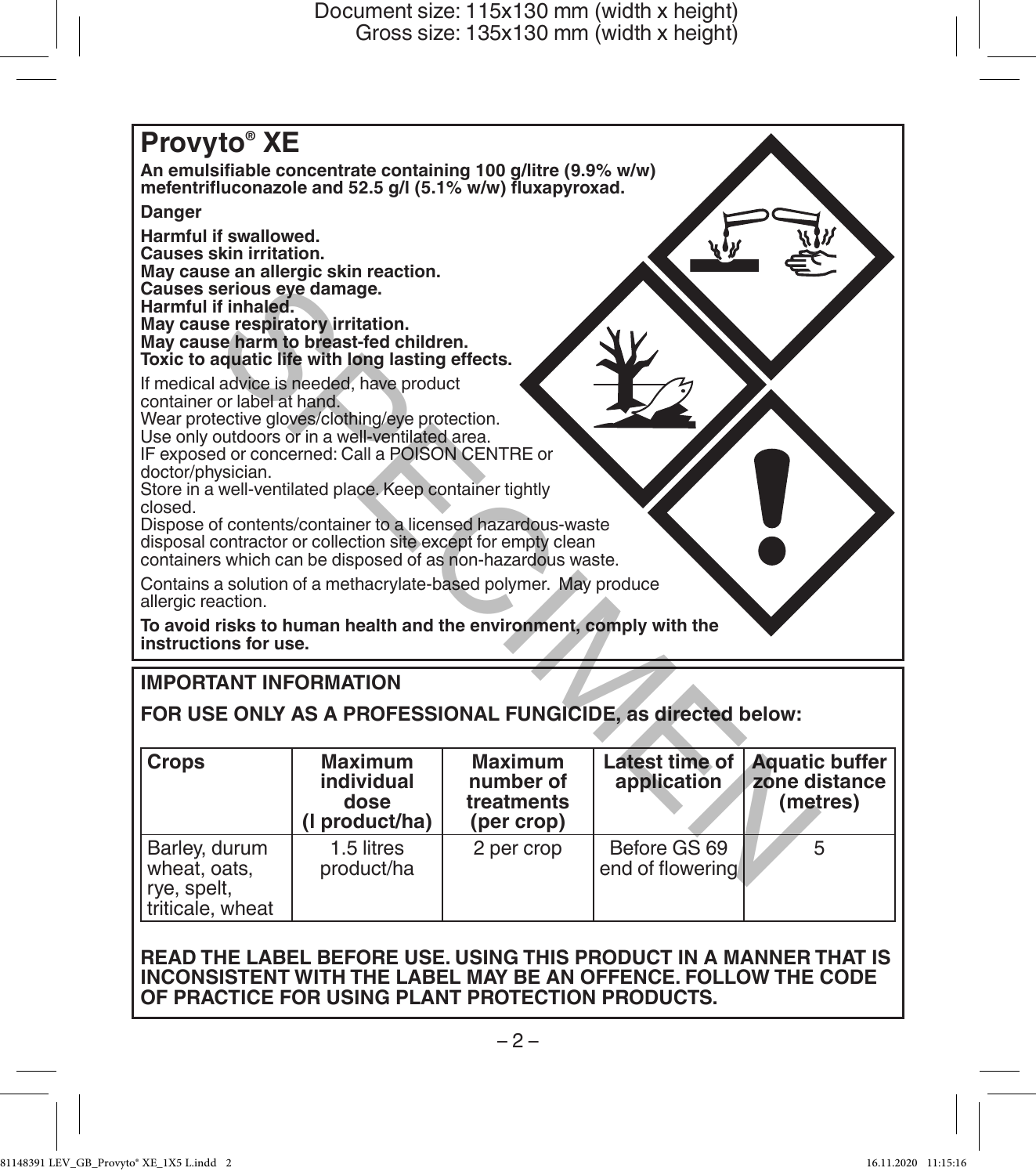# **DIRECTIONS FOR USE**

IMPORTANT: This information is approved as part of the Product Label. All instructions within this section must be read carefully in order to obtain safe and successful use of this product.

Provyto XE is a systemic fungicide with protectant and curative properties for disease control in winter wheat, spring wheat, durum wheat, spelt wheat, winter barley, spring barley, triticale, rye and oats.

# **Restrictions/Warnings**

## **Disease control**

| barley, triticale, rye and oats.                                                                                                                                                                                                         |                 |                 |                |                |                         |                         |                           |                  |      |  |  |
|------------------------------------------------------------------------------------------------------------------------------------------------------------------------------------------------------------------------------------------|-----------------|-----------------|----------------|----------------|-------------------------|-------------------------|---------------------------|------------------|------|--|--|
| <b>Restrictions/Warnings</b>                                                                                                                                                                                                             |                 |                 |                |                |                         |                         |                           |                  |      |  |  |
| When applied to barley intended for malting, refer to the latest timing restrictions for<br>fluxapyroxad and mefentrifluconazole given by the British Beer and Pub Association.                                                          |                 |                 |                |                |                         |                         |                           |                  |      |  |  |
| You must not apply more than two foliar applications of products containing complex II<br>inhibitors (SDHIs) to any cereal crop. (SDHIs) to any cereal crop.                                                                             |                 |                 |                |                |                         |                         |                           |                  |      |  |  |
| After spraying, wash out sprayer thoroughly according to manufacturer's guideline<br>and dispose of washings and clean containers according to DEFRA Code of Practice<br>and local authority quidelines.                                 |                 |                 |                |                |                         |                         |                           |                  |      |  |  |
| <b>Disease control</b>                                                                                                                                                                                                                   |                 |                 |                |                |                         |                         |                           |                  |      |  |  |
| Provyto XE is a systemic fungicide with protectant and curative properties for disease<br>control in winter wheat, spring wheat, durum wheat, spelt wheat, winter barley, spring<br>barley, triticale, rye and oats as summarised below: |                 |                 |                |                |                         |                         |                           |                  |      |  |  |
|                                                                                                                                                                                                                                          | Winter<br>Wheat | Spring<br>Wheat | Durum<br>Wheat | Spelt<br>Wheat | Winter<br><b>Barley</b> | Spring<br><b>Barley</b> | Rye                       | <b>Triticale</b> | 0ats |  |  |
| Septoria tritici                                                                                                                                                                                                                         | C               | C               | C              | C              |                         |                         | C                         | C.               |      |  |  |
| Yellow rust                                                                                                                                                                                                                              | C               | C               | C              | C              | C.                      | Ć                       | C                         | C                |      |  |  |
| Brown rust                                                                                                                                                                                                                               | C               | C               | C              | C              | Č.                      | C                       | $\overline{\mathbb{C}^+}$ | C                |      |  |  |
| Tan spot                                                                                                                                                                                                                                 | R               | R               | R              | R              |                         |                         | R.                        |                  |      |  |  |
| Powdery mildew                                                                                                                                                                                                                           | <b>MC</b>       | <b>MC</b>       | <b>MC</b>      | <b>MC</b>      | C                       |                         | $\overline{C}$            | C.               | C    |  |  |
| Net blotch                                                                                                                                                                                                                               |                 |                 |                |                | C                       | C                       |                           |                  |      |  |  |
| Rhynchosporium                                                                                                                                                                                                                           |                 |                 |                |                | C                       | C                       | C                         |                  |      |  |  |
| Ramularia                                                                                                                                                                                                                                |                 |                 |                |                | C                       | C                       |                           |                  |      |  |  |
| Crown rust                                                                                                                                                                                                                               |                 |                 |                |                |                         |                         |                           |                  | C    |  |  |

 $C =$  Control

MC = Moderate Control

 $R =$  Reduction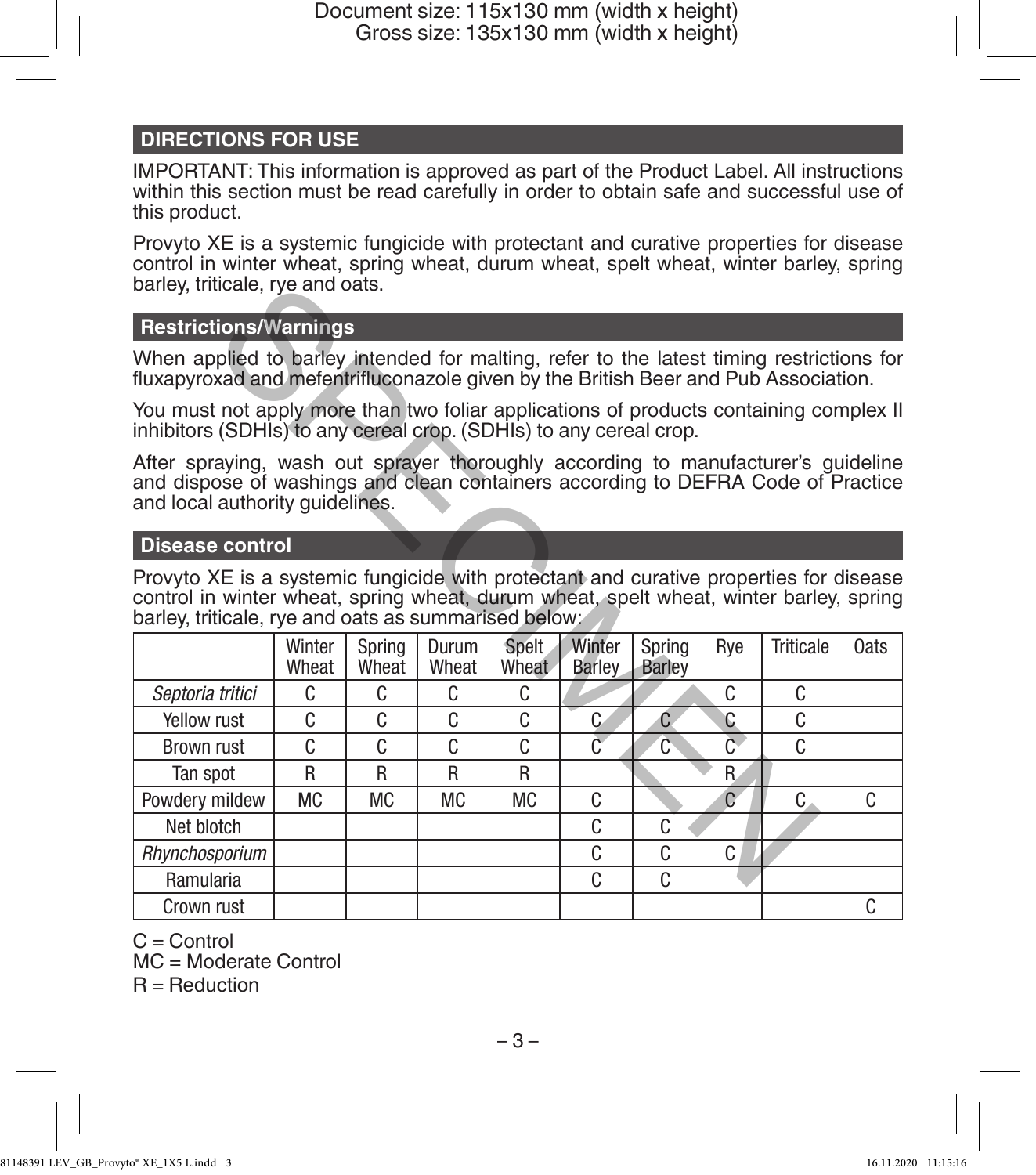# **Resistance Management**

Provyto XE should be used in accordance with the instructions for use for the target diseases at the specific growth stages indicated.

Use Provyto XE as part of an Integrated Crop Management (ICM) strategy incorporating other methods of control, including where appropriate other fungicides with a different mode of action.

Provyto XE should be used preventatively and should not be relied upon for its curative potential.

Provyto XE contains fluxapyroxad which belongs to the SDHI (carboxamide) complex II inhibitor group of fungicides. To minimise the risk of resistance occurring, apply a maximum of two SDHI fungicide sprays to any cereal crop.

There is a significant risk of widespread resistance occurring in *Septoria tritici* populations in the UK. Failure to follow resistance management action may result in reduced levels of disease control.

There is a significant risk of widespread resistance occurring in *Ramularia collocygni* populations to a number of different modes of action. Repeated use of products containing the same mode of action are unlikely to provide effective control of this disease. For further information on the resistance status of *Ramularia* contact your agronomist or specialist advisor and visit the FRAG-UK website.

Provyto XE contains mefentrifluconazole, a DMI fungicide. Resistance to some DMI fungicides has been identified in *Septoria* leaf blotch (*Mycosphaerella graminicola*) which may seriously affect the performance of some products. For further advice on resistance management in DMIs contact your agronomist or specialist advisor and visit the FRAG-UK website. KE should be used preventatively and should not be relied upon for its<br>
XE contains fluxapyroxad which belongs to the SDHI (carboxamide)<br>
The contains fluxapyroxad which belongs to the SDHI (carboxamide)<br>
The Contains flux

# **Crop Specific Information**

## **Crops**

Provyto XE is a systemic fungicide with protectant properties for disease control in winter wheat, spring wheat, durum wheat, spelt wheat, winter barley, spring barley, rye, triticale and oats.

# **Time of Application**

For best results apply Provyto XE as a protectant treatment. A maximum of two applications can be made up to and including flowering anthesis just complete (GS 69) in wheat, barley, rye, triticale and oats.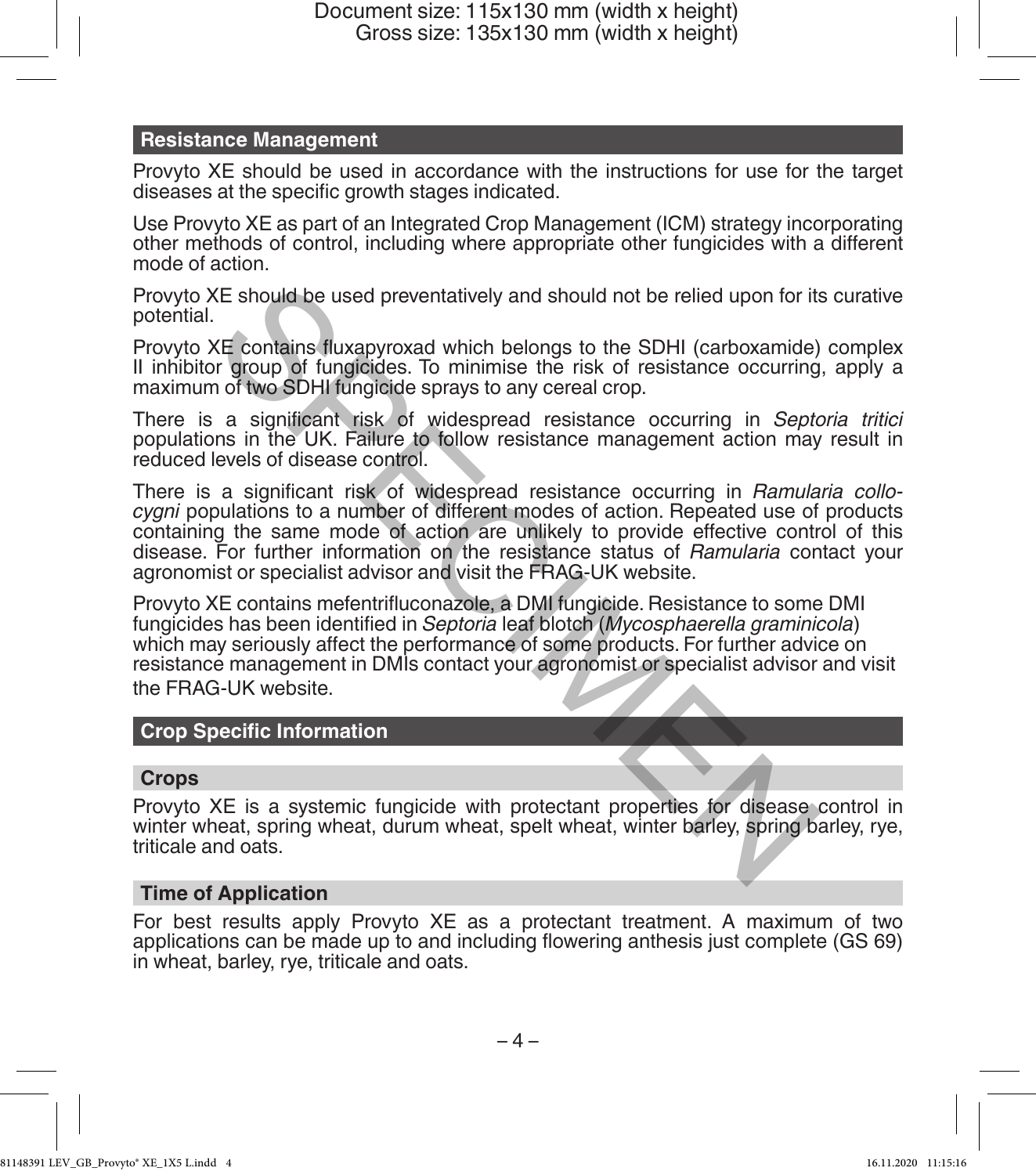# **Rate of Application**

Apply 1.5 litres Provyto XE in a minimum of 100 litres of water per hectare.

## **Mixing and Application**

## **Mixing**

Apply as a MEDIUM spray, as defined by BCPC.

Half fill the spray tank with clean water and start the agitation. SHAKE THE CONTAINER WELL before use and pour in the required amount of product. Rinse any empty containers thoroughly and add rinsings to the spray tank. Add the remainder of the water and continue agitation until spraying is completed.

When tank mixes are to be used, each product should be added separately to the spray tank, taking due note of any instructions given as to the order of mixing.

All tank mixes should be used immediately after mixing

## **Compatibility**

For details of compatibilities contact your distributor, local BASF representative, the BASF Technical Services Hotline: 0845 602 2553 or visit out website www.agicentre. basf.co.uk

# **The following does not form part of the authorised label text.**

With many products there is a general risk of resistance developing to the active ingredients. For this reason a change in activity cannot be ruled out. It is generally impossible to predict with certainty how resistance may develop because there are so many crop and use connected ways of influencing this. We therefore have to exclude liability for damage or loss attributable to any such resistance that may develop. To help minimise any loss in activity the BASF recommended rate should in all events be adhered to. a MEDIUM spray, as defined by BCPC.<br>
e spray tank with clean water and start the agitation. SHAKE THE COI<br>
efore use and pour in the required amount of product. Rinse are<br>
stronoughly and add missings to the spray tank. Ad

Numerous, particularly regional or regionally attributable, factors can influence the activity of the product. Examples include weather and soil conditions, crop plant varieties, crop rotation, treatment times, application amounts, admixture with other products, appearance of organisms resistant to active ingredients and spraying techniques. Under particular conditions a change in activity or damage to plants cannot be ruled out. The manufacturer or supplier is therefore unable to accept any liability in such circumstances. All goods supplied by us are of high grade and we believe them to be suitable, but as we cannot exercise control over their mixing or use or the weather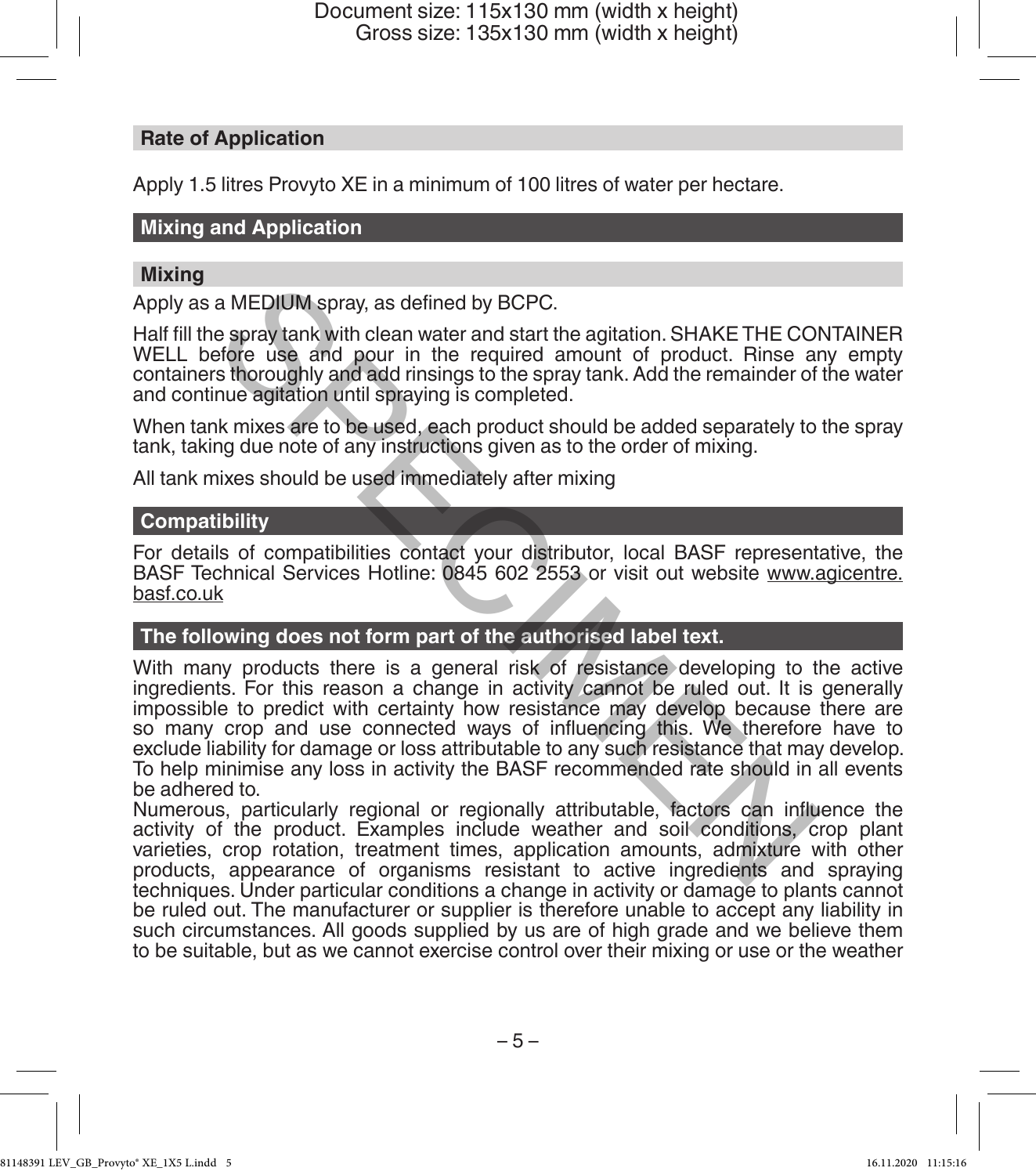conditions during and after application, which may affect the performance of the material, all conditions and warranties, statutory or otherwise, as to the quality or fitness for any purpose of our goods are excluded and no responsibility will be accepted by us for any damage or injury whatsoever arising from their storage, handling, application or use; but nothing should be deemed to exclude or restrict any liability upon us which cannot be excluded or restricted under the provisions of the Unfair Contract Terms Act 1977 or any similar applicable law.

# **Section 6 of the Health and Safety at Work Act**

# **Additional Product Safety Information**

The product label provides information on a specific pesticidal use of the product; do not use otherwise, unless you have assessed any potential hazard involved, the safety measures required and that the particular use has "off-label" approval or is otherwise permitted under the Plant Protection Product Regulations (EC) No 1107/2009. 6 of the Health and Safety at Work Act<br>
mal Product Safety Information<br>
luct label provides information on a specific pesticidal use of the pr<br>
of the price information on a specific pesticidal use of the product<br>
lucter l

The information on this label is based on the best available information including data from test results.

# **Safety Data Sheet**

To access the Safety Data Sheet for this product scan the QR code or use the weblink below:

agricentre.basf.co.uk/Provyto-XE/MSDS Alternatively, contact your supplier.